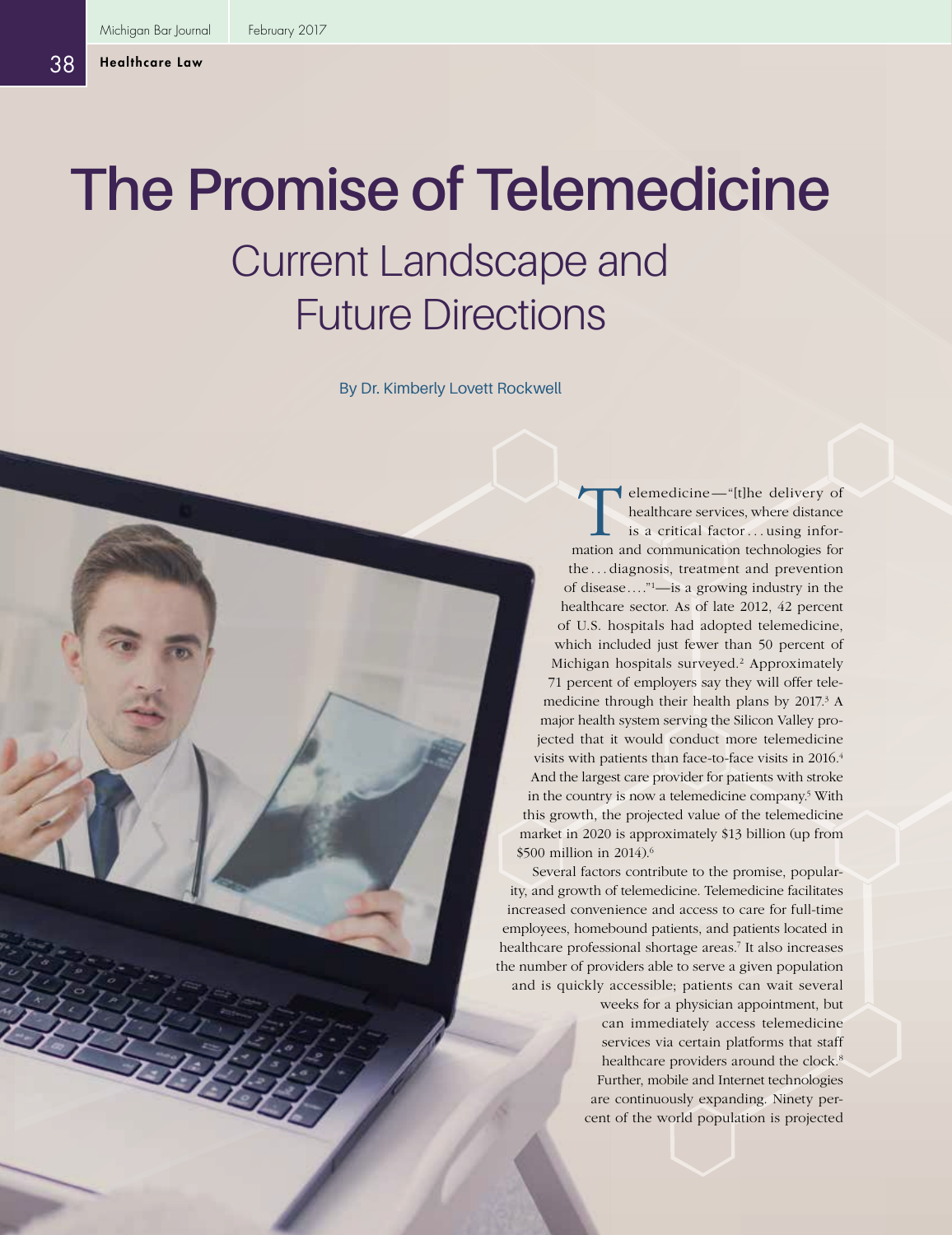39

to have a smartphone by 2020.<sup>9</sup> And as electronic health records mature, more providers adopt these platforms to receive increased reimbursement under the Health Information Technology for Economic and Clinical Health (HITECH) Act of 2009.10 Finally, telemedicine promises to reduce healthcare costs.11 Indeed, one study projected that large employers could save up to \$6 billion per year if their employees routinely engaged in remote consults instead of visiting emergency rooms, urgent care centers, and physicians' offices.<sup>12</sup>

Currently, telemedicine primarily connotes conversational audiovisual clinical visits with remote providers. As telemedicine services evolve, however, the industry will also be associated with routine data transfer from remote monitoring devices that sense vital signs, clinical symptoms, and cardiac activity.<sup>13</sup> As the telemedicine industry grows, attorneys must be aware of the rapidly evolving legal, regulatory, and reimbursement landscape. This article broadly reviews the current legal and regulatory landscape and pending federal and Michigan legislation affecting the telemedicine industry.

## Telemedicine device technology, the FDA, and safety

Telemedicine delivery requires technology and hardware. Accordingly, alongside telemedicine services expansion, the industry has witnessed growth in the development, manufacture, and use of mobile medical applications and devices to facilitate service delivery and remote patient monitoring.<sup>14</sup> This includes monitoring devices such as blood pressure cuffs and electrocardiography devices that transmit readings over an information network. The Food and Drug Administration (FDA) regulates such devices pursuant to the Food, Drug, and Cosmetic Act of 1938 and the Medical Device Amendments of 1976. The FDA's role is to ensure device efficacy and patient safety.

In September 2013, the FDA issued broad regulatory guidance regarding mobile medical devices used for patient monitoring and data transfer in telemedicine.15 The FDA requires these device manufacturers to implement "general controls," such as registering with the agency and providing a list of devices they produce or market.16 Manufacturers may also need pre-market approval from the FDA, requiring clinical data demonstrating device safety and efficacy.17 Regulated manufacturers must also adhere to the agency's definition of "current good manufacturing practices" as well as other aspects of the agency's quality framework.18 And finally, manufacturers may be required to track and report adverse events and issue recalls when patient safety issues are uncovered.19

Healthcare providers who employ such medical device technology on behalf of their patients must demand assurances from device manufacturers that each has honored the

FDA process.20 And hospitals and healthcare systems are advised to develop internal policies and procedures for monitoring and reporting adverse patient safety events.<sup>21</sup>

## Federal data security and privacy laws

The telemedicine industry is especially vulnerable to exposing private patient health information given its reliance on electronic data collection and storage and frequent distant data transfer. Since its enactment in 1996, the Health Insurance Portability and Accountability Act (HIPAA) dictates the privacy and security regulatory framework to protect identifiable patient health information when it is collected and shared by "covered entities" such as healthcare providers and health plans. HIPAA's Privacy Rule establishes limits on the use and disclosure of identifiable health information while its Security Rule imposes technical, physical, and administrative safeguards that must be implemented to protect the integrity and confidentiality of electronic identifiable health information. The Security Rule safeguards include, for example, password protection and encryption of data at rest and in transit. Every healthcare provider and entity providing direct telemedicine services must ensure strict compliance with HIPAA as it relates to all telemedicine devices and data transmission and storage sites under its control to avoid fines, penalties, and other sanctions.

Furthermore, the HITECH Act of 2009 extends several HIPAA privacy and security requirements to certain "business associates" that "create, receive, maintain, or transmit" identifiable health information while performing a service or function on behalf of a covered entity. Whether a patient-facing telemedicine technology vendor is a HIPAA business associate subject to these regulations is a complex question depending on multiple variables. Electronic health records, video storage devices, telemedicine devices, and any other data-generating or receiving device involved in the telemedicine interaction

#### **FAST FACTS**

Telemedicine is a rapidly growing, quickly evolving, and exciting area of the healthcare industry.

Attorneys must be prepared to advise telemedicine clients on medical device compliance, HIPAA/ HITECH compliance, interstate licensure and credentialing issues, state scope of practice restrictions, unique malpractice issues, and reimbursement restrictions.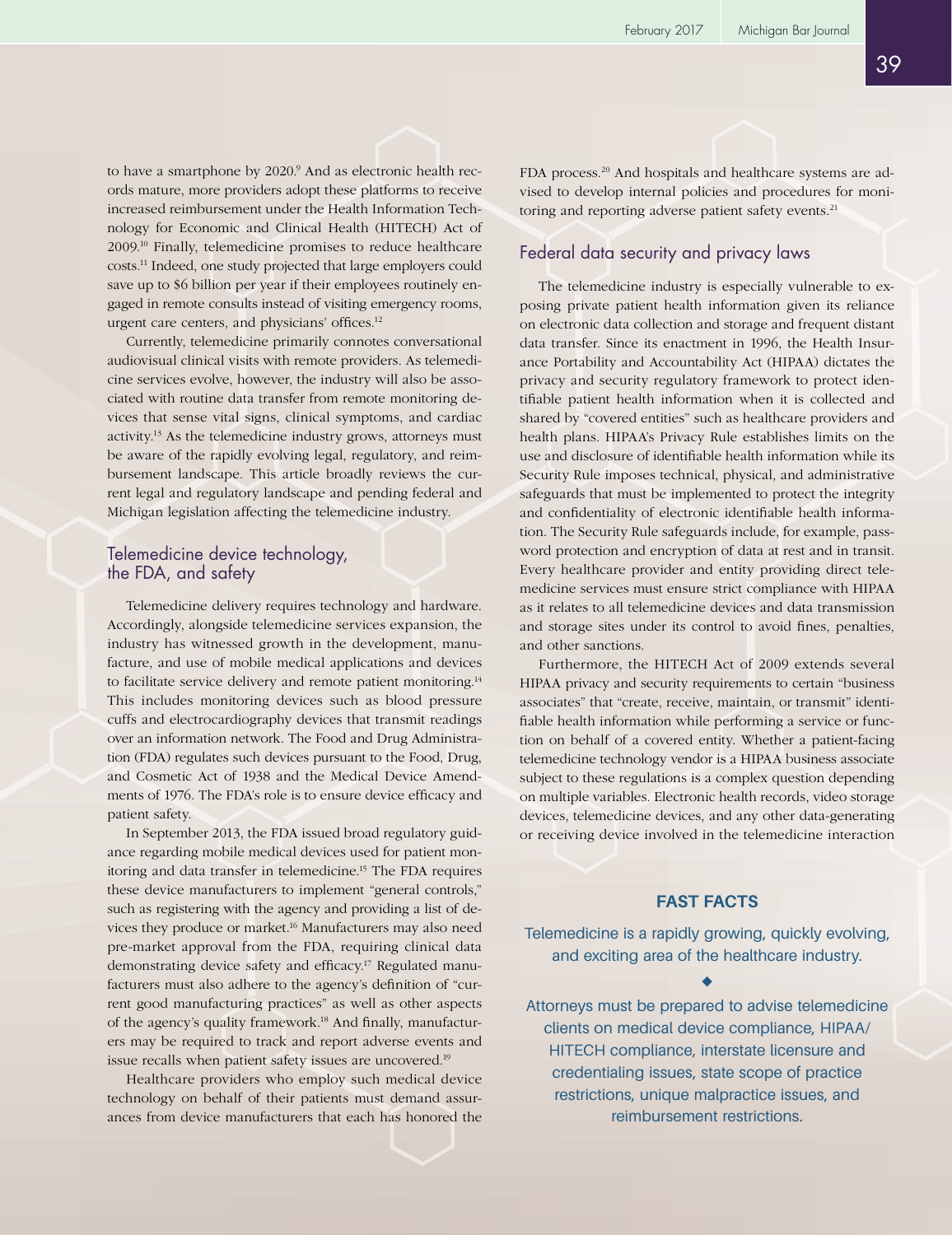The telemedicine industry is especially vulnerable to exposing private patient health information given its reliance on electronic data collection and storage and frequent distant data transfer.

carries the potential to collect and store protected health information. Collection and storage of that information as well as any use or disclosure are subject to federal HIPAA and HITECH laws. Attorneys must consider whether their clients and the services they provide to healthcare entities qualify them as business associates under the HITECH Act to ensure compliance with these federal regulations.

## State requirements for providers engaging in telemedicine

Each state restricts the scope of permitted telemedicine services within state boundaries. First, states define "telehealth" and "telemedicine" differently to include or exclude various services or practice situations.<sup>22</sup> For example, Michigan defines "telemedicine" as "the use of an electronic media to link patients with health care professionals in different locations."23 To be considered telemedicine in Michigan, "the health care professional must be able to examine the patient via a real-time, interactive audio or video, or both, telecommunications system and the patient must be able to interact with the off-site health care professional at the same time the services are provided."24

States also differ on whether and when a provider must physically see a patient to engage in telemedicine services. Georgia and Texas, for example, require an in-person follow-up with the provider after a telemedicine encounter<sup>25</sup> while Michigan has no such physical encounter restriction.

Further, some states—including Texas, Alaska, and Hawaii—require that a healthcare provider, known as a telepresenter, be present with the patient at the time of the telemedicine encounter.<sup>26</sup> Michigan does not require a telepresenter.

Finally, nearly every state restricts online prescribing in some form. Most states require the provider to directly engage the patient via video or telephone to prescribe *any* medications online (i.e., mere review of a patient-completed questionnaire cannot serve as the basis for a prescription). Michigan,

for example, requires that telemedicine providers have an "existing patient-physician relationship" to prescribe online.27 And Idaho's 2015 legislation explicitly indicates that treatment based solely on an online questionnaire does not constitute an acceptable standard of care.28 Many states, including Michigan, also do not permit online prescribing of abortion-inducing medications.29 And while the federal Drug Enforcement Administration has jurisdiction over online prescribing of controlled substances and permits telemedicine providers to prescribe controlled substances online under a limited set of circumstances,30 some states do not permit any online controlled substance prescribing. Pending legislation in Michigan, for example, would restrict online prescribing to noncontrolled substances only.31

Attorneys must be familiar with the scope-limiting restrictions in each state in which patients may receive telemedicine services from a client. The American Telemedicine Association's State Policy Resource Center, found at [http://](http://www.americantelemed.org/main/policy-page/state-policy-resource-center) [www.americantelemed.org/main/policy-page/state-policy](http://www.americantelemed.org/main/policy-page/state-policy-resource-center)[resource-center,](http://www.americantelemed.org/main/policy-page/state-policy-resource-center) is a great place to start when evaluating state-by-state policies.

#### Reimbursement

Like state rules, different payers also construct nuanced rules that significantly restrict the scope and types of reimbursable services. Medicare, like most other payers, will only reimburse for live audio-video telemedicine services and will not reimburse for remote monitoring services.32 Michigan Medicaid also reimburses live video services for a number of clinical situations, but is silent on remote monitoring services.<sup>33</sup>

Most payers will not reimburse for telemedicine services delivered to a patient at the patient's home or from a non-clinical location via a personal mobile device<sup>34</sup>—scenarios vitally important for increasing access to and convenience of telemedicine services. Medicare and Michigan Medicaid will only reimburse telemedicine services for which a patient receives care at a designated subset of healthcare facilities.35 Medicare goes further by narrowly restricting the geographic areas that are eligible for telemedicine reimbursement to extremely rural areas or known health professional shortage areas.<sup>36</sup>

Twenty-nine states now have variously structured "telemedicine parity laws" that require private insurers to reimburse telemedicine services similarly to in-person care.<sup>37</sup> Michigan dictates, for example, that payer-provider contracts not require face-to-face contact between a provider and patient for services appropriately rendered through telemedicine.38 Despite these parity laws, however, states leave significant discretion with private payers, and telemedicine reimbursement often mirrors Medicare reimbursement.<sup>39</sup>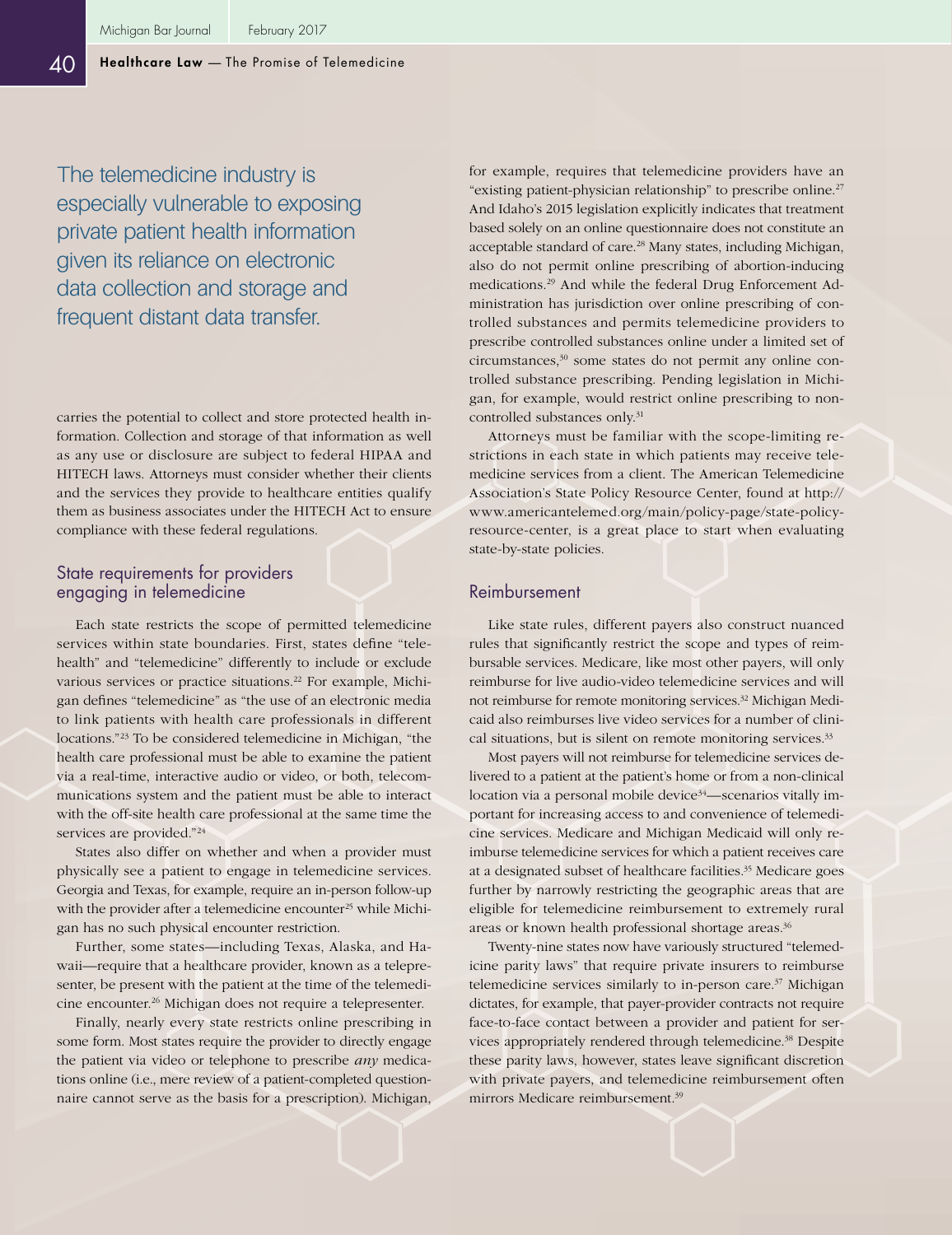



Given the barriers of obtaining reimbursement from public and private payers, many telemedicine companies instead contract directly with employers to provide relatively lowcost telemedicine services to employees. These telemedicine providers typically charge a flat fee per visit or a capitated annual fee per employee.<sup>40</sup> Attorneys should be aware of reimbursement difficulties and ready to support clients looking to creatively monetize telemedicine services.

## Interstate licensure

For providers to practice telemedicine across state lines, they must be licensed in every state in which patients receive their services. Michigan law, for example, provides that private payers and Michigan Medicaid need not reimburse telemedicine services not furnished by a Michigan-licensed provider.<sup>41</sup> And though physicians are required to pass national accreditation examinations to qualify for both medical licensure and board certification, each state licenses physicians separately.<sup>42</sup> The requirements for any given state can be onerous, including high annual fees, criminal background checks, in-person interviews, and certified copies of medical school and residency diplomas.43 Such varied requirements make it difficult and unappealing for physicians to maintain licenses in multiple states.

There exist some solutions to this interstate licensing problem. For example, nine states—Louisiana, Maine, New Mexico, Oklahoma, Oregon, Tennessee, Texas, and Minnesota—issue special telemedicine licenses or certificates.<sup>44</sup> Such licenses could allow an out-of-state provider to render telemedicine services if certain conditions are met (e.g., the provider cannot open a physical office in the state).<sup>45</sup> Other states, including Maryland, New York, and Virginia, have reciprocity statutes that permit physicians licensed in bordering states to practice within the participating states without obtaining a separate state license.<sup>46</sup> Additionally, 17 states—Alabama, Arizona, Colorado, Idaho, Illinois, Iowa, Kansas, Minnesota, Mississippi, Montana, Nevada, New Hampshire, South Dakota, Utah, West Virginia, Wisconsin, and Wyoming—have adopted some version of the Federation of State Medical Board's Interstate Licensure Compact, which permits an expedited process for licensed physicians to apply for other state licenses.<sup>47</sup> The specific details of how the compact will operate in each state are not yet known, but this expedited process will ostensibly mitigate the otherwise onerous and divergent licensing requirements of each participating state.<sup>48</sup> Michigan and Pennsylvania also have pending legislation to adopt the compact.<sup>49</sup>

## Medical malpractice coverage

Related to interstate licensure issues, medical malpractice coverage for physicians rendering telemedicine services in several states can pose significant difficulties as well. The scope of medical malpractice coverage is dictated by contract, not statutory law. And while some malpractice insurers provide special riders for telemedicine coverage, many will only cover claims for face-to-face encounters for which the insurer agreed to cover the provider. Malpractice insurers may not even be licensed in states where patients are receiving telemedicine services from the provider. Attorneys and providers must ensure that the provider's malpractice insurer is licensed in the same states where patients are served and check the insurance contract to verify the telemedicine claims are covered. It is also important to advise providers that personal